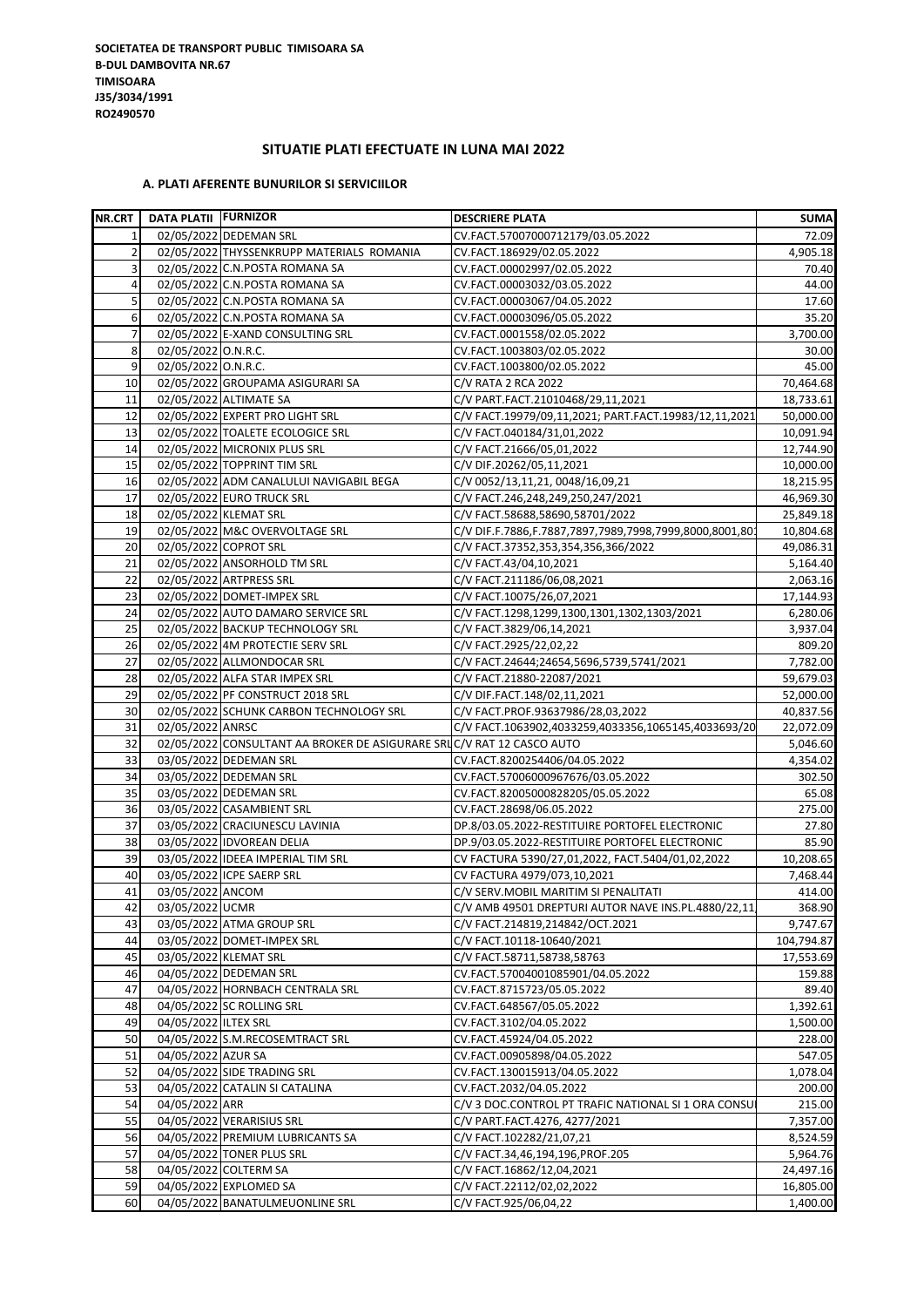| 61  |                     | 04/05/2022 ANDYMA IMAGE SRL               | C/V FACT.8629483/23,03,22; 8629499/18,04,22            | 2,380.00   |
|-----|---------------------|-------------------------------------------|--------------------------------------------------------|------------|
| 62  |                     | 04/05/2022 IKARUS TRANS SRL               | C/V FACT.79003/20,10,21; PART.F.79007/21,10,21         | 59,770.86  |
| 63  | 05/05/2022 O.N.R.C. |                                           | CV.FACT.1003944/05.05.2022                             | 366.00     |
| 64  |                     | 05/05/2022 IDENTITEHNICA BMI SRL          | CV.FACT.2114/05.05.2022                                | 1,558.90   |
| 65  |                     | 05/05/2022 IDENTITEHNICA BMI SRL          | CV.FACT.2115/05.05.2022                                | 809.20     |
| 66  |                     | 05/05/2022 M&C OVERVOLTAGE SRL            | CV.FACT.8159/05.05.2022                                | 1,796.90   |
| 67  |                     | 05/05/2022 M&C OVERVOLTAGE SRL            | CV.FACT.8162/06.05.2022                                | 261.80     |
| 68  |                     | 05/05/2022 TIM CICLOP SRL                 | CV.FACT.2200399/06.05.2022                             | 111.01     |
|     |                     |                                           |                                                        |            |
| 69  |                     | 05/05/2022 AUTO EUROPA SRL                | CV.FACT.1035335/05.05.2022                             | 1,069.55   |
| 70  |                     | 05/05/2022 AUTO CONCEPT TIM SRL           | CV.FACT.4326/05.05.2022                                | 60.00      |
| 71  |                     | 05/05/2022 OMV PETROM                     | CV.FACT.141041002001215/06.05.2022                     | 34.63      |
| 72  |                     | 05/05/2022 HENNLICH SRL                   | CV FACTURA PROFORMA 242206/28,04,2022                  | 1,039.42   |
| 73  |                     | 05/05/2022 BLUE SYS TECHNOLOGYES SRL      | CV FACTURA PROFORMA 1037/28,04,2022                    | 4,370.16   |
| 74  |                     | 05/05/2022 IT GENETICS SRL                | CV FACTURA 6074970/14,06,2021,FACT.6076642/01,07,202   | 5,521.60   |
| 75  |                     | 05/05/2022 AGRO CLEAN FIT SRL             | C/V FACT.0147/03,05,2022                               | 33,915.00  |
| 76  |                     | 05/05/2022 A&M TEDY TRANSPORT SRL         | C/V FACT.185/04,05,2022                                | 14,666.75  |
| 77  |                     | 05/05/2022 FILIPESCU DOINA                | C/V AJUTOR DECES CF.CCM                                | 6,000.00   |
| 78  |                     | 05/05/2022 HEXAGON OA SRL                 | C/V FACT.2219812,9856,2220650,0888,1481,1482,1720,17   | 11,346.74  |
|     |                     |                                           |                                                        |            |
| 79  | 06/05/2022 ARR      |                                           | CV 6COPII LICENTA 1AN                                  | 1,601.00   |
| 80  |                     | 06/05/2022 ANR CONSTANTA                  | CV FACTURA 73441/20,04,2022                            | 2,300.82   |
| 81  |                     | 06/05/2022 SPATYARD BOATS SRL             | CV FACTURA 119/28,04,2022                              | 6,158.25   |
| 82  |                     | 06/05/2022 FELBERMAYR                     | CV FACTURA 327/28,02,2022                              | 17,664.00  |
| 83  |                     | 06/05/2022 STEPANESCU PROD TEAM           | CV FACTURA PROFORMA 11/04,05,2022                      | 26,108.60  |
| 84  |                     | 06/05/2022 PAMIRCO SRL                    | CV FACTURA PROFORMA 89/06,05,2022                      | 14,280.00  |
| 85  |                     | 06/05/2022 AGRO CLEAN FIT SRL             | CV FACTIURA 14+/02,05,2022                             | 47,005.00  |
| 86  |                     | 06/05/2022 GLISSANDO GARDEN CENTER SA     | CV.FACT.16373/11.05.2022                               | 975.00     |
| 87  |                     | 06/05/2022 THYSSENKRUPP MATERIALS ROMANIA | CV.FACT.187001/10.05.2022                              | 93.82      |
| 88  |                     | 06/05/2022 THYSSENKRUPP MATERIALS ROMANIA | CV.FACT.186980/06.05.2022                              | 3,986.19   |
| 89  |                     | 06/05/2022 CASAMBIENT SRL                 |                                                        | 3,999.99   |
|     |                     | 06/05/2022 ELMAS-PAGAD SRL                | CV.FACT.28699/06.05.2022                               |            |
| 90  |                     |                                           | CV.FACT.114456/11.05.2022                              | 939.67     |
| 91  |                     | 09/05/2022 DEDEMAN SRL                    | CV.FACT.SIMPLIF.82004000720512/09.05.2022              | 430.30     |
| 92  |                     | 09/05/2022 DEDEMAN SRL                    | CV.FACT.SIMPLIF.82004000720517/09.05.2022              | 258.96     |
| 93  |                     | 09/05/2022 DEDEMAN SRL                    | CV.FACT.SIMPLIF.82009000443045/10.05.2022              | 214.20     |
| 94  |                     | 09/05/2022 DEDEMAN SRL                    | CV.FACT.SIMPLIF.82009000443044/10.05.2022              | 91.48      |
| 95  |                     | 09/05/2022 ELMAS-PAGAD SRL                | CV.FACT.114393/09.05.2022                              | 624.10     |
| 96  |                     | 09/05/2022 ELMAS-PAGAD SRL                | CV.FACT.114426/10.05.2022                              | 146.17     |
| 97  |                     | 09/05/2022 DEZMEMBRARI ECONOMY CARS SRL   | CV.FACT.02570/09.05.2022                               | 1,000.00   |
| 98  |                     | 09/05/2022 FARO ELECTRIC SUPORT SRL       | CV.FACT.806/05.05.2022                                 | 2,332.40   |
| 99  |                     | 09/05/2022 C.N.POSTA ROMANA SA            | CV.FACT.00003155/09.05.2022                            | 35.60      |
| 100 |                     | 09/05/2022 C.N.POSTA ROMANA SA            | CV.FACT.00003196/10.05.2022                            | 61.60      |
|     |                     |                                           |                                                        |            |
| 101 |                     | 09/05/2022 C.N.POSTA ROMANA SA            | CV.FACT.00003246/11.05.2022                            | 52.80      |
| 102 |                     | 09/05/2022 C.N.POSTA ROMANA SA            | CV.FACT.00003272/12.05.2022                            | 47.50      |
| 103 |                     | 10/05/2022 MUGAMBO SRL                    | CV.FACT.0326/10.05.2022                                | 240.00     |
| 104 |                     | 10/05/2022 MANETON SRL                    | CV.FACT.0151/10.05.2022                                | 240.00     |
| 105 |                     | 10/05/2022 AS GREENFIELD CONSULTING SRL   | CV.FACT.2022107/16.05.2022                             | 1,334.78   |
| 106 |                     | 10/05/2022 LIDI'S COMPANY SRL             | CV.FACT.4525/14.04.2022                                | 1,884.96   |
| 107 |                     | 10/05/2022 KICK DOWN GAS GARAGE SRL       | CV.FACT.1704/10.05.2022                                | 400.00     |
| 108 |                     | 10/05/2022 DEDEMAN SRL                    | CV.FACT.82010000624541/10.05.2022                      | 437.16     |
| 109 |                     | 10/05/2022 INSTAL V-RAD SRL               | CV.FACT.48742/10.05.2022                               | 154.27     |
| 110 |                     | 10/05/2022 CASAMBIENT SRL                 | CV.FACT.28720/12.05.2022                               | 2,123.00   |
|     |                     |                                           |                                                        |            |
| 111 |                     | 10/05/2022 AUTO SPA EXPRESS SRL           | C/V FACT.03/17,02,2022                                 | 9,588.00   |
| 112 |                     | 10/05/2022 SPATYARD BOATS SRL             | C/V FACT.118/27,04,2022                                | 8,211.00   |
| 113 |                     | 10/05/2022 TRIKARFI GROUP SRL             | C/V FACT.12995/22,12,2021                              | 10,951.57  |
| 114 |                     | 10/05/2022 GROUPAMA ASIGURARI SA          | C/V RATA 3 RCA 2022                                    | 72,143.58  |
| 115 |                     | 10/05/2022 TONER PLUS SRL                 | C/V FACT.PROF.0220/06,05,2022                          | 3,087.34   |
| 116 |                     | 10/05/2022 SECOND START SRL               | C/V FACT.PROF.98/09,05,2022                            | 8,154.65   |
| 117 |                     | 10/05/2022 REGISTRUL AUTO ROMAN RA        | C/V FACT.241082405/03,05,2022                          | 1,910.12   |
| 118 |                     | 10/05/2022 MUNICIPIUL TIMISOARA           | C/V F.10805/10,03,22; 40804/10,03,22;10801/10,03,22 DO | 157,628.26 |
| 119 |                     | 10/05/2022 MUNICIPIUL TIMISOARA           | C/V CHELT COMUNICARE SOMATIE CF.PV.4264/19,04,22       | 5.00       |
| 120 |                     | 10/05/2022 VEST IMAGE PRODUCTION SRL      | C/V FACT.1489/08,12,21;1532/06,04,22                   | 5,950.00   |
|     |                     |                                           |                                                        |            |
| 121 |                     | 10/05/2022 AUTO LIDALEX SRL               | C/V FACT.8766/13,04,2022                               | 9,996.00   |
| 122 |                     | 11/05/2022 PAMIRCO SRL                    | C/V FACT.PROF.108/10,05,22                             | 14,280.00  |
| 123 |                     | 11/05/2022 IDEEA IMPERIAL TIM SRL         | C/V FACT.PROF.9/11,04,22                               | 10,626.70  |
| 124 |                     | 11/05/2022 RMB CASA AUTO TIMISOARA SRL    | C/V FACT.2066415/11,05,2022                            | 11,104.48  |
| 125 |                     | 11/05/2022 RMB CASA AUTO TIMISOARA SRL    | C/V FACT.2066415/11,05,2022                            | 3,433.32   |
| 126 |                     | 11/05/2022 RMB CASA AUTO TIMISOARA SRL    | c/v FACT.2365193/11,05,2022                            | 1,374.38   |
| 127 |                     | 11/05/2022 RMB CASA AUTO TIMISOARA SRL    | C/V FACT.2365190/11,05,2022                            | 19,004.56  |
| 128 |                     | 11/05/2022 DEDEMAN SRL                    | CV.FACT.57005001011453/11.05.2022                      | 365.98     |
| 129 |                     | 11/05/2022 VITACOM ELECTRONICS SRL        | CV.FACT.1207/11.05.2022                                | 60.00      |
| 130 |                     | 11/05/2022 DEZTM SRL                      | CV.FACT.2677/11.05.2022                                | 300.00     |
|     |                     |                                           |                                                        |            |
| 131 |                     | 11/05/2022 COLOR-METAL SRL                | CV.FACT.12021180/11.05.2022                            | 1,336.19   |
| 132 |                     | 11/05/2022 GLISSANDO GARDEN CENTER SA     | CV.FACT.16400/12.05.2022                               | 2,250.00   |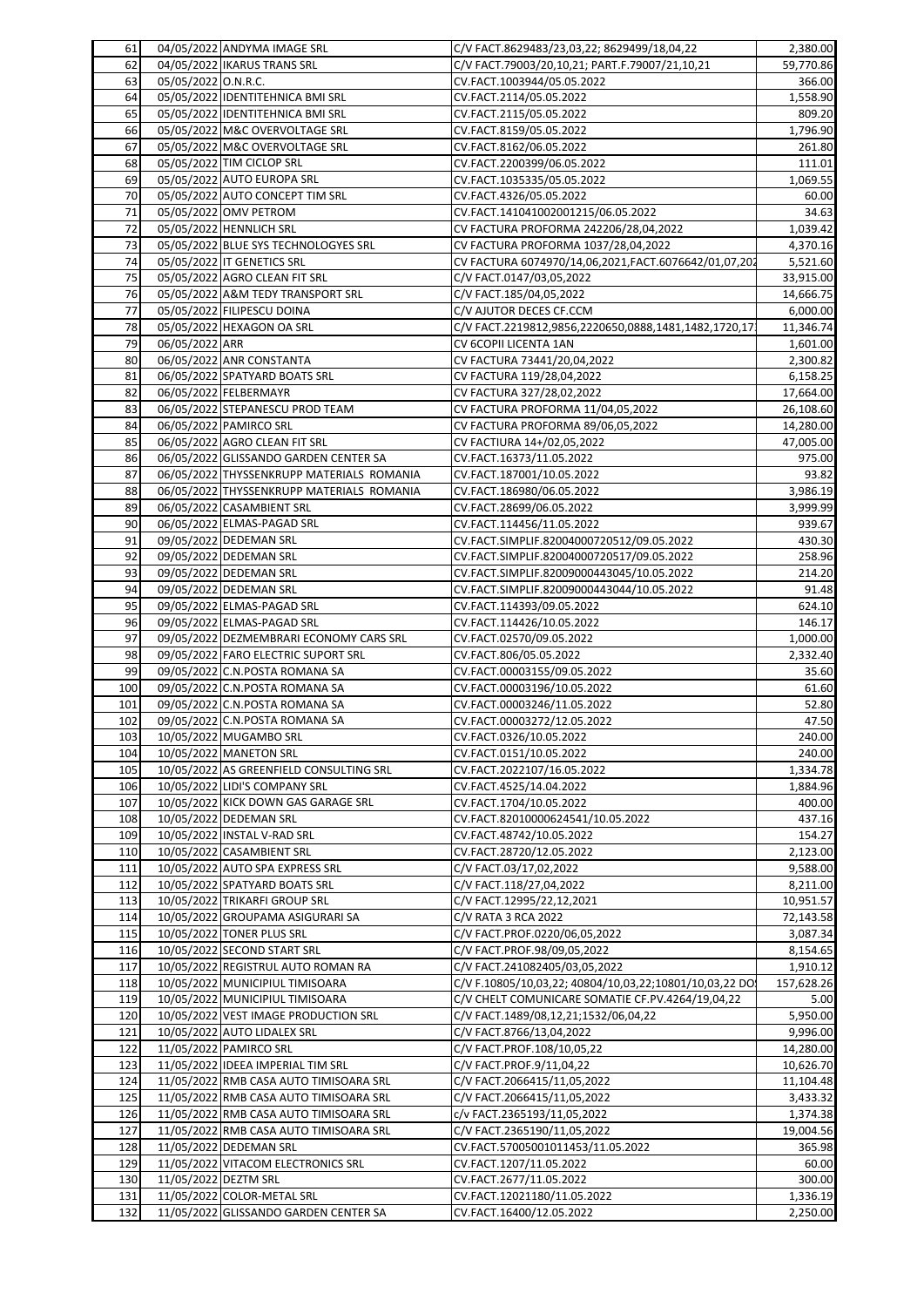| 133 |                      | 11/05/2022 SAS BERTON SRL                       | CV.FACT.0019470/11.05.2022                           | 293.93     |
|-----|----------------------|-------------------------------------------------|------------------------------------------------------|------------|
| 134 |                      | 11/05/2022 BIR. ROMAN DE METROLOGIE LEGALA      | CV.FACT.22700211/13.05.2022                          | 309.40     |
| 135 |                      | 11/05/2022 DEDEMAN SRL                          | CV.FACT.82009000443323/12.05.2022                    | 148.69     |
| 136 |                      | 11/05/2022 IDENTITEHNICA BMI SRL                | CV.FACT.2128/11.05.2022                              | 3,332.00   |
| 137 |                      | 11/05/2022 TIM CICLOP SRL                       | CV.FACT.2200513/13.05.2022                           | 125.96     |
| 138 |                      | 11/05/2022 M&C OVERVOLTAGE SRL                  | CV.FACT.8169/13.05.2022                              | 606.90     |
| 139 |                      | 11/05/2022 INSTAL V-RAD SRL                     | CV.FACT.48751/11.05.2022                             | 99.56      |
|     |                      |                                                 |                                                      |            |
| 140 |                      | 11/05/2022 CARDANE PROFI SRL                    | CV.FACT.819/12.05.2022                               | 714.00     |
| 141 |                      | 11/05/2022 GAMAFULL SRL                         | CV.FACT.0028/13.05.2022                              | 178.00     |
| 142 |                      | 12/05/2022 GLISSANDO GARDEN CENTER SA           | CV.FACT.16401/12.05.2022                             | 1,200.00   |
| 143 |                      | 12/05/2022 SIDE TRADING SRL                     | CV.FACT.200003324/13.05.2022                         | 3,654.71   |
| 144 |                      | 12/05/2022 COLOR-METAL SRL                      | C/V FACT.PROF.161313/11,05,2022                      | 5,782.46   |
| 145 |                      | 12/05/2022 BRONAL SRL                           | C/V FACT.919/26,04,2022                              | 5,188.40   |
| 146 |                      | 12/05/2022 HEXAGON OA SRL                       | C/V FACT.222234-2225275/02,02-09,03,2022             | 13,409.13  |
| 147 |                      | 12/05/2022 SCM MEDIA ONLINE SRL                 | C/V FACT.654/11,05,2022                              | 4,200.00   |
| 148 |                      | 12/05/2022 ATOSS SOFTWARE SRL                   | C/V RESTITUIT GAR.CTR.136/05,09,17;F.10789/01,03,22  | 822.17     |
| 149 | 13/05/2022 CNCIR     |                                                 | C/V FACT.113/12,05,2022                              | 595.00     |
|     |                      |                                                 |                                                      | 1,190.00   |
| 150 |                      | 13/05/2022 INFORM MEDIA PRESS SRL               | C/V FACT.1998/31,12,21                               |            |
| 151 |                      | 13/05/2022 SERVICE AUTOMACARALE SRL             | C/V FACT.3980/14,06,2021                             | 14,798.00  |
| 152 |                      | 13/05/2022 MUNICIPIUL TIMISOARA                 | C/V TAXA JUDICIARA TIMBRU                            | 100.00     |
| 153 |                      | 13/05/2022 BIROUL LOCAL DE EXPERTIZE TEHNICE TM | c/v ONORARIU PROVIZORIU IN DOS.4680/30/2021 EXP.PEEV | 2,000.00   |
| 154 |                      | 13/05/2022 A&M TEDY TRANSPORT SRL               | C/V FACT.186/13,05,2022                              | 14,666.75  |
| 155 |                      | 13/05/2022 C.N.POSTA ROMANA SA                  | CV.FACT.00006168/13.05.2022                          | 29.90      |
| 156 |                      | 13/05/2022 C.N.POSTA ROMANA SA                  | CV.FACT.00006323/17.05.2022                          | 17.60      |
| 157 |                      | 13/05/2022 C.N.POSTA ROMANA SA                  | CV.FACT.00003436/18.05.2022                          | 26.40      |
| 158 |                      | 13/05/2022 CASAMBIENT SRL                       | CV.FACT.28734/13.05.2022                             | 4,435.00   |
| 159 |                      | 13/05/2022 PRO DT COM SRL                       | CV.FACT.2022162/13.05.2022                           | 590.00     |
| 160 |                      | 16/05/2022 LUKOIL ROMANIA SRL                   | CV.FACT.LKR22TM43B01255/17.05.2022                   | 450.22     |
|     |                      |                                                 |                                                      |            |
| 161 |                      | 17/05/2022 VASY BUBU SRL                        | CV.FACT.4341/17.05.2022                              | 830.00     |
| 162 |                      | 17/05/2022 SERVICE AUTOMACARALE SRL             | C/V FACT.4000/13,07,2021                             | 4,943.31   |
| 163 |                      | 17/05/2022 PROFLEX VEST SRL                     | CV FACT.21821,21916,22057,22181,22191,22401/03,2022  | 3,177.84   |
| 164 |                      | 17/05/2022 ANSORHOLD TM SRL                     | CV FCAT.57/17,01,2022, PARTIAL FACT.43/04,10,2021    | 6,155.64   |
| 165 |                      | 17/05/2022 PILKINGTON AUTOMOTIVE ROMANIA SA     | CV FACT.840401715/24.03.22;1608;1610/23,03,22        | 7,041.98   |
| 166 |                      | 18/05/2022 SERVICE AUTOMACARALE SRL             | C/V FACT.4004/14,07,2021                             | 2,476.39   |
| 167 |                      | 18/05/2022 MUGAMBO SRL                          | CV.FACT.327/18.05.2022                               | 240.00     |
| 168 |                      | 18/05/2022 MANETON SRL                          | CV.FACT.0152/18.05.2022                              | 240.00     |
| 169 | 18/05/2022 ILTEX SRL |                                                 | CV.BF.0008/19.05.2022                                | 28.00      |
| 170 |                      | 18/05/2022 IDENTITEHNICA BMI SRL                | CV.FACT.2131/18.05.2022                              | 1,725.50   |
|     |                      | 18/05/2022 PROFLEX VEST SRL                     |                                                      |            |
| 171 |                      |                                                 | CV.FACT.23290/17.05.2022                             | 80.00      |
| 172 |                      | 18/05/2022 TIM CICLOP SRL                       | CV.FACT.2200588/17.05.2022                           | 112.00     |
| 173 |                      | 18/05/2022 M&C OVERVOLTAGE SRL                  | CV.FACT.8015/24.02.2022                              | 3,200.00   |
| 174 |                      | 18/05/2022 DEDEMAN SRL                          | CV.FACT.57008000509391/15.05.2022                    | 20.94      |
| 175 |                      | 18/05/2022 DEDEMAN SRL                          | CV.FACT.82009000444013/18.05.2022                    | 5.00       |
| 176 |                      | 18/05/2022 FAN COURIER EXPRESS SRL              | CV.FACT.41372594203/17.05.2022                       | 20.83      |
| 177 |                      | 18/05/2022 DANYFLOR SRL                         | CV.FACT.2017129/16.05.2022                           | 72.01      |
| 178 |                      | 18/05/2022 ITALINOX ROMANIA SRL                 | CV.FACT.5038071/16.05.2022                           | 1,198.63   |
| 179 |                      | 18/05/2022 BLUE SYS TECHNOLOGIES SRL            | CV.FACT.04716/16.05.2022                             | 554.00     |
| 180 |                      | 18/05/2022 TIM CICLOP SRL                       | CV.FACT.2200582/17.05.2022                           | 15.00      |
| 181 | 18/05/2022 AZUR SA   |                                                 | CV.FACT.00905994/17.05.2022                          | 151.13     |
|     |                      |                                                 |                                                      |            |
| 182 |                      | 18/05/2022 TIM CICLOP SRL                       | CV.FACT.286951/16.05.2022                            | 218.01     |
| 183 | 18/05/2022 DOING SRL |                                                 | CV.BF.0005/17.05.2022                                | 16.00      |
| 184 |                      | 18/05/2022 ELMAS-PAGAD SRL                      | CV.FACT.114793/18.05.2022                            | 137.28     |
| 185 |                      | 18/05/2022 I.F.RUS GHEORGHE                     | CV.FACT.88/18.05.2022                                | 2,700.00   |
| 186 |                      | 18/05/2022 AUCHAN ROMANIA SRL                   | CV.BF.00061/18.05.2022                               | 12.30      |
| 187 |                      | 18/05/2022 ALTEX ROMANIA SRL                    | CV.FACT.0059495/19.05.2022                           | 4,699.60   |
| 188 |                      | 18/05/2022 FAN COURIER EXPRESS SRL              | CV.FACT.71392115002/19.05.2022                       | 32.49      |
| 189 |                      | 18/05/2022 DEDEMAN SRL                          | CV.FACT.SIMPLIF.82009000444191/19.05.2022            | 178.86     |
| 190 |                      | 18/05/2022 DIR.DE SANATATE PUBLICA TIMIS        | CV.FACT.001423/17.05.2022                            | 2,800.00   |
| 191 |                      | 18/05/2022 ORNELLA DESIGN SRL                   | CV.FACT.016438/19.05.2022                            | 323.68     |
|     |                      | 18/05/2022 ELMAS-PAGAD SRL                      |                                                      |            |
| 192 |                      |                                                 | CV.FACT.114924/20.05.2022                            | 655.52     |
| 193 |                      | 19/05/2022 AS GREENFIELD CONSULTING SRL         | CV.FACT.2022130/23.05.2022                           | 1,504.78   |
| 194 |                      | 19/05/2022 FAN COURIER EXPRESS SRL              | CV.FACT.71392115003/19.05.2022                       | 24.40      |
| 195 |                      | 19/05/2022 FAN COURIER EXPRESS SRL              | CV.FACT.11402604401/20.05.2022                       | 56.76      |
| 196 |                      | 19/05/2022 DEDEMAN SRL                          | CV.FACT.SIMPLIF.82010000629866/23.05.2022            | 204.40     |
| 197 |                      | 19/05/2022 BLUE SYS TECHNOLOGIES SRL            | CV.FACT.04730/18.05.2022                             | 1,589.00   |
| 198 |                      | 19/05/2022 LAROIAS COMPUTERS SRL                | CV.FACT.4450/17.05.2022                              | 400.00     |
| 199 |                      | 19/05/2022 ELMAS-PAGAD SRL                      | CV.FACT.114862/19.05.2022                            | 237.05     |
| 200 |                      | 19/05/2022 ROLLING SRL                          | CV.FACT.648757/23.05.2022                            | 2,557.99   |
| 201 |                      | 19/05/2022 THYSSENKRUPP MATERIALS ROMANIA SRL   | C/V FACT.PROF.81/16,05,22                            | 15,873.65  |
|     |                      |                                                 |                                                      |            |
| 202 |                      | 19/05/2022 TOP SKY VALUATION SRL                | C/V FACT.58/29,04,2022                               | 2,160.00   |
| 203 |                      | 19/05/2022 BERENZ SPEDITION SRL                 | C/V FACT.1291/18,05,2022                             | 205.87     |
| 204 |                      | 19/05/2022 IKARUS TRANS SRL                     | C/V FACT.79007,79014/2021                            | 112,726.78 |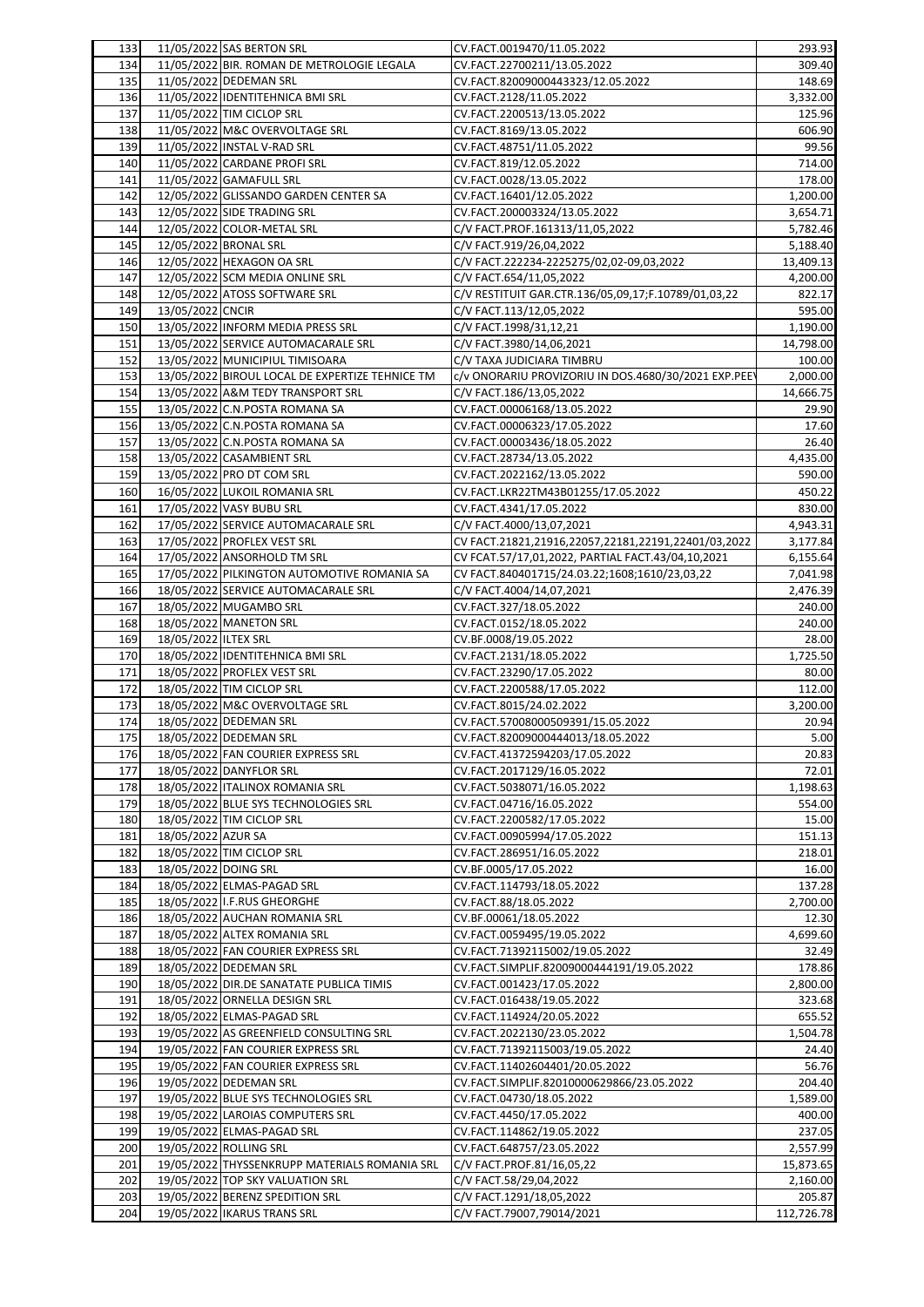| 205 |                      | 19/05/2022 KLEMAT SRL                                           | C/V FACT.58773-59402/2022                             | 101,298.76 |
|-----|----------------------|-----------------------------------------------------------------|-------------------------------------------------------|------------|
| 206 |                      | 19/05/2022 COPROT SRL                                           | C/V FACT.37367-37512/2022                             | 408,482.87 |
| 207 |                      | 19/05/2022 RCS & RDS SA                                         | C/V FACT.57392938,937,936,935,934,51981780,779,778,77 | 36,959.48  |
| 208 |                      | 19/05/2022 SERVICE AUTOMACARALE SRL                             | C/V FACT.4088/08,11,2021                              | 6,117.53   |
| 209 |                      | 19/05/2022 STEPANESCU PROD TEAM SRL                             | C/V FACT.8484/18,05,22                                | 26,108.60  |
| 210 |                      | 19/05/2022 PROFLEX VEST SRL                                     | C/V FACT.23013/28,04,22,23002/27,04,22                | 4,626.95   |
| 211 |                      | 19/05/2022 FOERCH SRL                                           | C/V FACT.18660-102195/2021                            | 23,779.34  |
| 212 |                      | 19/05/2022 IVECO TRUCK SERVICES SRL                             | C/V FACT.202902405-102935913/2021                     | 28,206.57  |
| 213 |                      | 19/05/2022 INTER CONECTER SRL                                   | C/V FACT.20199017,20199520,20200247/2021              | 20,764.02  |
| 214 |                      | 19/05/2022 FEDERATIA TRANSPORTATORILOR                          | C/V FACT.322,358,383,416/2020                         | 19,000.00  |
| 215 |                      | 19/05/2022 VERTIQUAL ENGINEERING SRL                            | C/V FACT.10317/31,03,2022                             | 5,160.18   |
| 216 |                      | 19/05/2022 CREATIVE MEDIA SRL                                   | C/V DIF.FACT.4734/03,12,2021                          | 25,000.00  |
| 217 |                      | 19/05/2022 TOP STING SRL                                        | C/V FACT.8278,4058,4228,4565,4696,4708/2021           | 25,465.61  |
| 218 |                      | 20/05/2022 INSTAL V-RAD SRL                                     | CV.FACT.48793/19.05.2022                              | 135.02     |
| 219 |                      | 20/05/2022 DEDEMAN SRL                                          | CV.FACT.82006000580919/20.05.2022                     | 331.33     |
| 220 |                      | 20/05/2022 PREMIUM LUBRICANTS SA                                | CV.FACT.3432/23.05.2022                               | 4,534.57   |
| 221 |                      | 20/05/2022 SPITALUL GEN.CF DR.TR.SEVERIN                        | CV.FACT.6761,6746/09.05.2022                          | 310.00     |
|     |                      |                                                                 |                                                       |            |
| 222 |                      | 20/05/2022 SPITALUL GEN.CF DR.TR.SEVERIN                        | CV.FACT.6788/12.05.2022                               | 310.00     |
| 223 |                      | 20/05/2022 C.N.POSTA ROMANA SA                                  | CV.FACT.00003468/19.05.2022                           | 29.90      |
| 224 |                      | 20/05/2022 C.N.POSTA ROMANA SA                                  | CV.FACT.00003501/20.05.2022                           | 52.80      |
| 225 |                      | 20/05/2022 C.N.POSTA ROMANA SA                                  | CV.FACT.00003517/23.05.2022                           | 79.60      |
| 226 |                      | 20/05/2022 C.N.POSTA ROMANA SA                                  | CV.FACT.00003573/24.05.2022                           | 97.60      |
| 227 |                      | 20/05/2022 PAPYRUS ROMANIA SRL                                  | C/V RESTITUIT GAR. LICITATIE PT.OVIVA                 | 2,500.00   |
| 228 |                      | 20/05/2022 VIKMAR SERV SRL                                      | C/V FACT.6563/25,10,21, 6564/25,10,21                 | 2,998.80   |
| 229 |                      | 20/05/2022 ADMINISTRATIA FONDULUI DE MEDIU                      | C/V FOND DE MEDIU APRILIE 2022                        | 1.00       |
| 230 |                      | 20/05/2022 ELLEBI COM IMPEX SRL                                 | C/V FACT.4368/08,04,2022                              | 3,436.72   |
| 231 |                      | 20/05/2022 PROSAFE TOTAL SRL                                    | C/V FACT.DE LA 43120-51000/2021-2022                  | 5,978.91   |
| 232 |                      | 20/05/2022 DHARMA CONSTRUCT SRL                                 | C/V FACT.92067,93122,93563/2022                       | 1,132.88   |
| 233 |                      | 20/05/2022 CAVA TRANS SRL                                       | C/V FACT.5098/05,11,21                                | 2,482.94   |
| 234 |                      | 20/05/2022 DNS BIROTICA SRL                                     | C/V FACT.2115897-2119570/2021                         | 8,716.56   |
| 235 |                      | 20/05/2022 WURTH ROMANIA SRL                                    | C/V FACT.462171/24,04,22                              | 4,098.36   |
| 236 |                      | 20/05/2022 QUARTZ INVEST SRL                                    | C/V FACT.2941/02,11,2021                              | 9,034.24   |
| 237 |                      | 20/05/2022 IDEEA IMPERIAL TIM SRL                               | C/V FACT.5486,5511/2022                               | 7,570.78   |
| 238 | 20/05/2022 DOING SRL |                                                                 | C/V FACT.167/23.03.2022                               | 2,017.00   |
| 239 |                      | 20/05/2022 IMPASAN SRL                                          | C/V FACT.35617,37072,38283/2021                       | 2,487.00   |
| 240 |                      | 20/05/2022 BRODCONF SRL                                         | C/V FACT.6698/29,04,22; 6724/09,05,200                | 523.16     |
| 241 |                      | 20/05/2022 SMART SOFT MAGAZIN SRL                               | C/V FACT.7874/18,11,21                                |            |
| 242 |                      | 20/05/2022 DANTE INTERNATIONAL SA                               |                                                       | 2,478.88   |
|     |                      |                                                                 | C/V FACT.239200238141/27,04,22; 239100818270/27,04,2  | 3,389.97   |
| 243 |                      | 20/05/2022 QMOBILI SRL                                          | C/V FACT.1000000279/01,04,22; 838/06,05,21            | 2,485.92   |
| 244 |                      | 20/05/2022 SCPEJ DRAGOMIR, STEPANOV SI ASOCIATII                | C/V DEBIT DOS.755/EX/2022 ELECTRICA FURNIZARE         | 33,594.03  |
| 245 |                      | 23/05/2022 E-XAND CONSULTING SRL                                | CV.FACT.2106/23.05.2022                               | 4,120.00   |
| 246 |                      | 23/05/2022 IDENTITEHNICA BMI SRL                                | CV.FACT.2140/23.05.2022                               | 3,332.00   |
| 247 |                      | 23/05/2022 TIM CICLOP SRL                                       | CV.FACT.2200687/24.05.2022                            | 58.00      |
| 248 |                      | 23/05/2022 TIM CICLOP SRL                                       | CV.FACT.2200702/25.05.2022                            | 108.97     |
| 249 |                      | 23/05/2022 AUTO CONCEPT TIM SRL                                 | CV.FACT.4349/24.05.2022                               | 80.00      |
| 250 |                      | 23/05/2022 M&C OVERVOLTAGE SRL                                  | CV.FACT.8152,8117/03.05.2022                          | 1,763.58   |
| 251 |                      | 23/05/2022 AUTO DAMARO SERVICE SRL                              | C/V FACT.1295/11,08,21                                | 6,901.31   |
| 252 |                      | 23/05/2022 AUTO DAMARO SERVICE SRL                              | C/V FACT.1318/27,08,21                                | 3,037.11   |
| 253 |                      | 23/05/2022 LUKOIL ROMANIA SRL                                   | C/V PART.FACT.04519/31,03,2022                        | 824,335.38 |
| 254 |                      | 23/05/2022 XTREME VERTICAL SRL                                  | C/V FACT.2020065/16,07,21                             | 5,965.50   |
| 255 |                      | 23/05/2022 TEHNICAL CONSULTING BUSINESS SRL                     | C/V FACT.834/31,03,21                                 | 6,069.00   |
| 256 |                      | 23/05/2022 ANR CONSTANTA                                        | C/V FACT.73465/16,05,22                               | 4,452.75   |
| 257 |                      | 23/05/2022 LINDE GAZ ROMANIA SRL                                | C/V FACT.4400598866,599198,600516,603852/2022         | 10,979.01  |
| 258 |                      | 23/05/2022 DIEM"S PROJECT MANAGEMENT SRL                        | C/V FACT.056/12,05,21                                 | 15,977.32  |
| 259 |                      |                                                                 |                                                       |            |
|     |                      |                                                                 |                                                       |            |
|     |                      | 23/05/2022 RETIM ECOLOGIC SERVICE SA                            | C/V FACT.13155812,13,14,15,16,17/2022                 | 20,160.27  |
| 260 |                      | 23/05/2022 COLTERM SA                                           | C/V FACT.12938/11,03,2021                             | 25,854.96  |
| 261 |                      | 23/05/2022 PAMIRCO SRL                                          | C/V FACT.PR.292/20,05,2022                            | 14,280.00  |
| 262 |                      | 23/05/2022 TOOLBOX DYNAMIC MEDIA SRL                            | C/V FACT.74/01,11,21; 91/02,12,2021                   | 2,380.00   |
| 263 |                      | 24/05/2022 ANSORHOLD TM SRL                                     | C/V FACT.59/27,01,22                                  | 3,072.82   |
| 264 |                      | 24/05/2022 TUDO 2003 SRL                                        | C/V FACT.1004247/12,05,2022                           | 1,100.00   |
| 265 |                      | 24/05/2022 ACG FIRST SRL                                        | C/V FACT.936/20,05,2022                               | 2,023.00   |
| 266 |                      | 24/05/2022 PERFORMANCE LUBRICANTS SRL                           | C/V FACT.00098/25,01,22; 00155/02,02,22               | 6,369.79   |
| 267 | 24/05/2022 FERMIT SA |                                                                 | C/V FACT.48421/10,02,22, 48964/04,04,22               | 13,176.87  |
| 268 |                      | 24/05/2022 AS GREENFIELD CONSULTING SRL                         | CV.FACT.2022151/27.05.2022                            | 1,717.17   |
| 269 |                      | 25/05/2022 C.N.POSTA ROMANA SA                                  | CV.FACT.00006719/25.05.2022                           | 202.40     |
| 270 |                      | 25/05/2022 C.N.POSTA ROMANA SA                                  | CV.FACT.00006781/26.05.2022                           | 176.00     |
| 271 |                      | 25/05/2022 C.N.POSTA ROMANA SA                                  | CV.FACT.00006815/27.05.2022                           | 114.40     |
| 272 |                      | 25/05/2022 DEDEMAN SRL                                          | CV.FACT.SIMPLIF.82004000726741/27.05.2022             | 374.06     |
| 273 |                      | 25/05/2022 DEDEMAN SRL                                          | CV.FACT.SIMPLIF.82005000841030/27.05.2022             | 124.88     |
| 274 |                      | 25/05/2022 DEDEMAN SRL                                          | CV.FACT.SIMPLIF.57012000840032/26.05.2022             | 259.50     |
| 275 |                      | 25/05/2022 FAN COURIER EXPRESS SRL<br>25/05/2022 TIM CICLOP SRL | CV.FACT.41462646701/26.05.2022                        | 20.83      |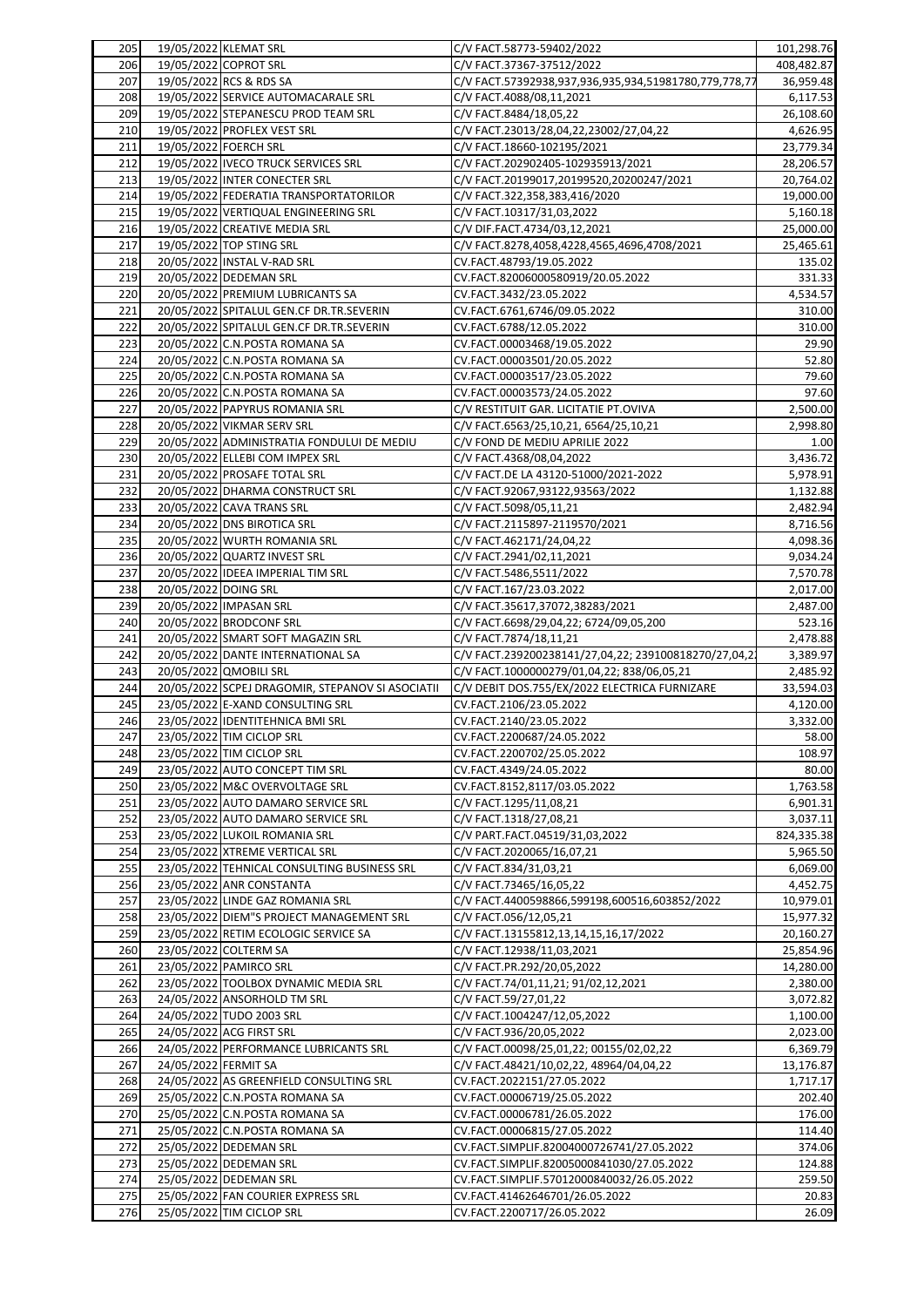| 277 |                       | 25/05/2022 KLEMAT SRL                          | CV.FACT.59996/25.05.2022                              | 4,117.40   |
|-----|-----------------------|------------------------------------------------|-------------------------------------------------------|------------|
| 278 |                       | 25/05/2022 BANATULMEUONLINE SRL                | C/V FACT.0945/10,05,2022                              | 1,400.00   |
| 279 |                       | 25/05/2022 LOGOS CONSULTING SRL                | C/V FACT.3839/29,12,21; 4011/09,03,22                 | 2,380.00   |
| 280 |                       | 25/05/2022 AGA TECHNOLOGY SYSTEMS SRL          | C/V PART.FACT.2022030/20,05,2022                      | 30,220.66  |
| 281 |                       | 26/05/2022 TIMPOLICE SRL                       | C/V FACT.28291/07,03,2022                             | 4,611.25   |
| 282 |                       | 26/05/2022 UNIVERSITATEA POLITEHNICA TIMISOARA | C/V FACTURA 165738                                    | 19.80      |
| 283 |                       | 26/05/2022 TACHONAN SERVICE SRL                | C/V FACT.16953/10.05.2022, FACT.16954/10.05.2022      | 1,228.55   |
| 284 |                       | 26/05/2022 INDECO GRUP SRL                     | C/V FACT.22868/13.04.2022                             | 526.27     |
| 285 |                       | 26/05/2022 IMPRIMERIA MIRTON SRL               | C/V FACT.24698/19.05.2022                             | 450.18     |
| 286 | 26/05/2022 CTCE       |                                                | C/V FACT.146318/15.04.2022                            | 161.74     |
| 287 |                       | 26/05/2022 COMPANY DATA SRL                    | C/V FACT.13767/01.05.2022                             | 238.00     |
| 288 |                       | 26/05/2022 COMUNA GHIRODA                      | C/V FACT.581/02.0502022, FACT.396/05.04.2022          | 39.61      |
| 289 | 26/05/2022 ANRSC      |                                                | C/V FACTURA 4033748/30.04.2022                        | 98.43      |
| 290 |                       | 26/05/2022 AUTO EUROPA SRL                     | C/V FACT.1031899/06.10.2022                           | 2,237.76   |
| 291 | 26/05/2022 DOING SRL  |                                                | C/V FACT.410/17.05.2022, FACT.463/24.05.2022          | 2,615.00   |
| 292 |                       | 26/05/2022 AGA TECHNOLOGY SYSTEMS SRL          | C/V FACTURA PARTIAL 2022030/20,05,2022                | 35,000.00  |
| 293 |                       | 26/05/2022 CANAMAR SRL                         | CV.FACT.27116/26.05.2022                              | 1,516.84   |
| 294 |                       | 27/05/2022 MANI MAMOO SRL                      | CV.FACT.149/27.05.2022                                | 319.30     |
| 295 |                       | 27/05/2022 MUGAMBO SRL                         | CV.FACT.0328/27.05.2022                               | 240.00     |
| 296 |                       | 27/05/2022 MANETON SRL                         | CV.FACT.0153/27.05.2022                               | 240.00     |
| 297 |                       | 27/05/2022 C.N.POSTA ROMANA SA                 | CV.FACT.00003666/27.05.2022                           | 88.00      |
| 298 |                       | 27/05/2022 C.N.POSTA ROMANA SA                 | CV.FACT.00003717/30.05.2022                           | 105.60     |
| 299 |                       | 27/05/2022 C.N.POSTA ROMANA SA                 | CV.FACT.00003721/30.05.2022                           | 14.60      |
| 300 |                       | 27/05/2022 LUKOIL ROMANIA SRL                  | CV.FACT.LKR22TM39B01417/27.05.2022                    | 1,800.88   |
| 301 |                       | 27/05/2022 BLUE SYS TECHNOLOGIES SRL           | CV.FACT.04761/24.05.2022                              | 245.00     |
| 302 |                       | 27/05/2022 CASAMBIENT SRL                      | CV.FACT.28756/27.05.2022                              | 4,755.00   |
| 303 |                       | 27/05/2022 ENDRESS GROUP ROMANIA SRL           | C/V FACT.5177/09,05,2022                              | 2,427.60   |
| 304 | 27/05/2022 IGNA IULIA |                                                | C/V RESTITIURE ABONAMENT                              | 65.00      |
| 305 |                       | 27/05/2022 COLEGIUL CONSILIERILOR JURIDICI     | C/V COTIZATIE ANUALA NEGREA LUCIA, FURDUI CRISTINA, I | 1,080.00   |
| 306 |                       | 27/05/2022 ALFA STAR IMPEX SRL                 | C/V FACT.22083-22193/2021                             | 19,879.56  |
| 307 |                       | 27/05/2022 IDEEA IMPERIAL TIM SRL              | C/V FACT.5619,5640,5655,5672,2016150/2022             | 16,244.11  |
| 308 | 28/05/2022 SIROD SRL  |                                                | CV.FACT.3080/25.05.2022                               | 164.22     |
| 309 |                       | 28/05/2022 FAN COURIER EXPRESS SRL             | CV.FACT.71462115001/26.05.2022                        | 46.62      |
| 310 |                       | 28/05/2022 BUBURUZE EXPEDITII SRL              | CV.FACT.599/30.05.2022                                | 29.75      |
| 311 |                       | 28/05/2022 TRACON ELECTRIC SRL                 | CV.FACT.02752/26.05.2022                              | 740.05     |
| 312 |                       | 28/05/2022 SIDE TRADING SRL                    | CV.FACT.130017812/26.05.2022                          | 860.77     |
| 313 |                       | 28/05/2022 SIDE TRADING SRL                    | CV.FACT.130017799/26.05.2022                          | 826.25     |
| 314 |                       | 28/05/2022 SIDE TRADING SRL                    | CV.FACT.130017798/26.05.2022                          | 973.98     |
| 315 |                       | 28/05/2022 MELINDA-IMPEX STEEL SRL             | CV.FACT.20298109/30.05.2022                           | 823.48     |
| 316 |                       | 28/05/2022 DEDEMAN SRL                         | CV.FACT.8201049877/30.05.2022                         | 535.00     |
| 317 |                       | 30/05/2022 IDENTITEHNICA BMI SRL               | CV.FACT.2150/30.05.2022                               | 3,332.00   |
| 318 |                       | 30/05/2022 M&C OVERVOLTAGE SRL                 | CV.FACT.8118/13.04.22; 8175/18.05.2022                | 1,552.95   |
| 319 |                       | 30/05/2022 TIM CICLOP SRL                      | CV.FACT.2200770/30.05.2022                            | 46.01      |
| 320 |                       | 30/05/2022 LUKOIL ROMANIA SRL                  | CV.FACT.01456/31.05.2022                              | 69.26      |
| 321 |                       | 30/05/2022 DGA PRO CONSTRUCT SRL               | C/V FACT.20211044/08,12,2021                          | 4,760.00   |
| 322 |                       | 30/05/2022 AGA TECHNOLOGY SYSTEMS SRL          | C/V FACT.2022006/14,01,22; 2022009/16,02,22           | 10,533.40  |
| 323 |                       | 30/05/2022 LUKOIL ROMANIA SRL                  | C/V PART.FACT.04519/31,03,2022                        | 250,000.00 |
| 324 |                       | 30/05/2022 E.ON ENERGIE ROMANIA SA             | C/V.FACT.120013432898/21,12,21;130013252083/21,12,2   |            |
|     |                       |                                                | 1; PART.F.13001325208/21,12,21                        | 350,000.00 |
| 325 |                       | 31/05/2022 LUKOIL ROMANIA SRL                  | CV.FACT.01459/31.05.2022                              | 1,350.66   |
| 326 |                       | 31/05/2022 GEPLAST SRL                         | CV.FACT.6220527/31.05.2022                            | 2,489.73   |
| 327 |                       | 31/05/2022 FAN COURIER EXPRESS SRL             | CV.FACT.715121150001/31.05.2022                       | 20.83      |
| 328 |                       | 31/05/2022 FAN COURIER EXPRESS SRL             | CV.FACT.11512604401/31.05.2022                        | 95.88      |
| 329 |                       | 31/05/2022 VELICA MUR COMPANY SRL              | CV.FACT.22761/31.05.2022                              | 279.00     |
| 330 |                       | 31/05/2022 MELINDA-IMPEX STEEL SRL             | CV.FACT.20298136/31.05.2022                           | 952.00     |
| 331 |                       | 31/05/2022 ELKIM SPECIAL SRL                   | CV.FACT.0216/31.05.2022                               | 205.87     |
| 332 |                       | 31/05/2022 CASAMBIENT SRL                      | CV.FACT.28760/31.05.2022                              | 785.00     |
| 333 |                       | 31/05/2022 CASAMBIENT SRL                      | CV.FACT.28761/31.05.2022                              | 4,215.00   |

## **B. PLATI AFERENTE CHELTUIELILOR DE PERSONAL**

| <b>INR.CRT</b> | <b>DATA PLATII FURNIZOR</b> |                                         | <b>DESCRIERE PLATA</b>                 | <b>SUMA</b> |
|----------------|-----------------------------|-----------------------------------------|----------------------------------------|-------------|
|                | 02/05/2022 C.C.A.           |                                         | C/V AJUTOR DECES CF.CCM                | 6,000.00    |
|                | 02/05/2022 T.A              |                                         | C/V AJUTOR NASTERE COPIL CF.CCM        | 6,000.00    |
| 31             | 02/05/2022 M.I              |                                         | C/V AJUTOR DECES CF.CCM                | 6,000.00    |
| $\overline{4}$ |                             | 03/05/2022 ANGAJAT STPT P.S.            | <b>CV.RESTITUIRE GARANTIE</b>          | 2,505.00    |
|                |                             | 03/05/2022 SINDICATUL TRANSPORTATORILOR | C/V RETINERE SALARIATI DIF.MARTIE 2022 | 11,507.00   |
| 6              |                             | 03/05/2022 SINDICATUL ARMONIA           | C/V RETINERE SALARIATI MARTIE 2022     | 2,972.00    |
|                | 04/05/2022 M.A.A.           |                                         | C/V AJUTOR DECES CF.CCM                | 6,000.00    |
| 8              | 04/05/2022 P.D.L            |                                         | C/V AJUTOR NASTERE COPIL CF.CCM        | 3.000.00    |